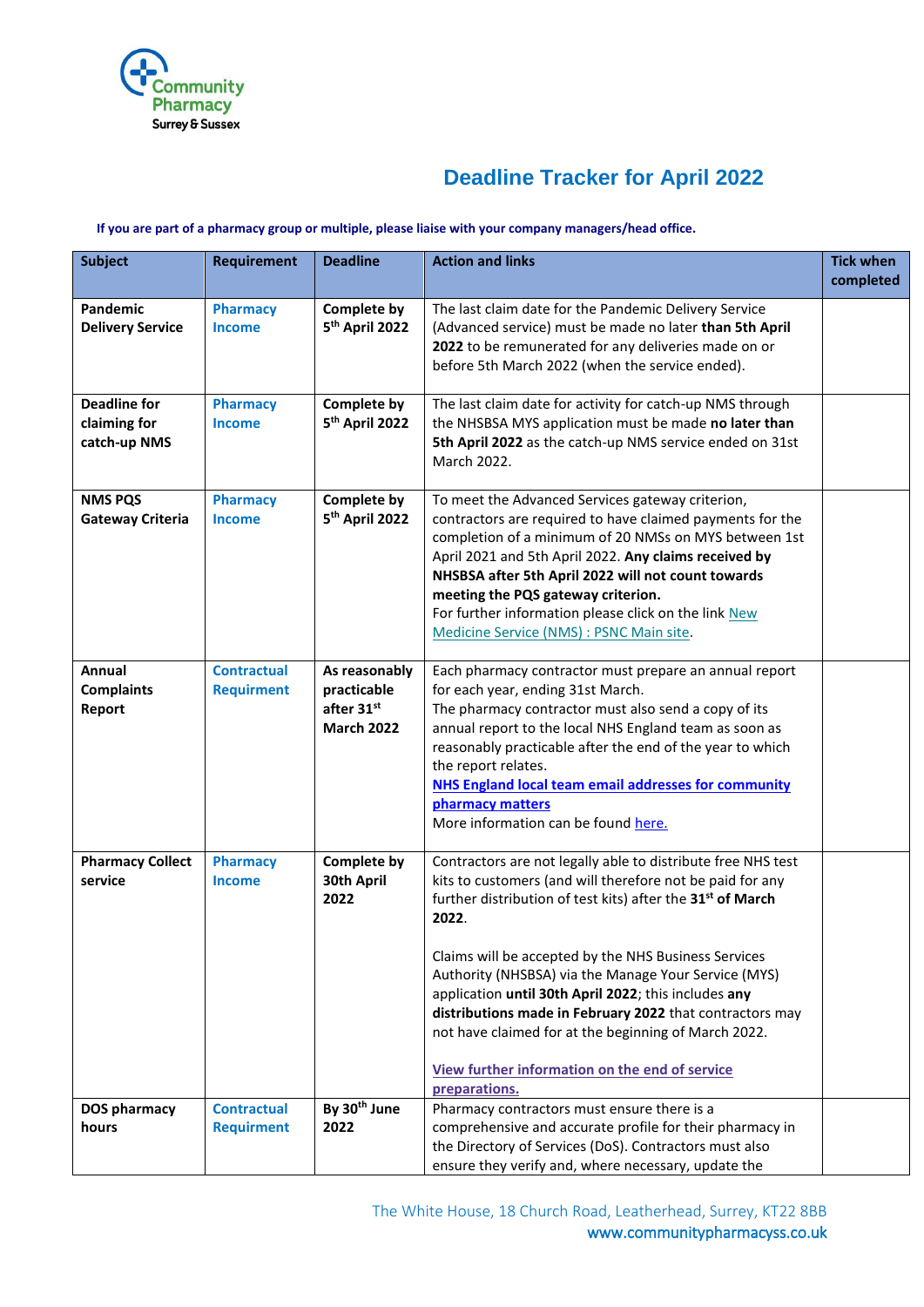| <b>NHS Website</b><br>profile                     | <b>Contractual</b><br><b>Requirment</b> | By 30 <sup>th</sup> June<br>2022                                                                                                              | information contained in DoS at least once each quarter of<br>the financial year. The financial quarters are:<br>1st April to 30th June<br>1st July to 30th September<br>1st October to 31st December<br>1st January to 31st March<br>٠<br>Ensure the NHS.uk website pharmacy profile is<br>comprehensive and accurate. Verify and, where necessary,<br>update the information contained in the profile at least<br>once each quarter. The financial quarters are:<br>1st April to 30th June                                                                                                    |                               |                            |  |  |
|---------------------------------------------------|-----------------------------------------|-----------------------------------------------------------------------------------------------------------------------------------------------|-------------------------------------------------------------------------------------------------------------------------------------------------------------------------------------------------------------------------------------------------------------------------------------------------------------------------------------------------------------------------------------------------------------------------------------------------------------------------------------------------------------------------------------------------------------------------------------------------|-------------------------------|----------------------------|--|--|
|                                                   |                                         |                                                                                                                                               | 1st July to 30th September<br>1st October to 31st December<br>1st January to 31st March                                                                                                                                                                                                                                                                                                                                                                                                                                                                                                         |                               |                            |  |  |
| PQS 2021-22                                       | <b>Pharmacy</b><br><b>Income</b>        | Complete by<br>11.59pm on<br>30 <sup>th</sup> June<br>2022                                                                                    | The scheme officially started on 1st September 2021 with a<br>declaration period between 9am on 3rd February 2022 and<br>11.59pm on 2 <sup>nd</sup> March 2022. As with previous schemes, it<br>has £75m funding available.<br>Contractors are reminded that an extension has been<br>agreed for meeting the requirements of the PQS 2021/22.<br>Contractors have until 30th June 2022 to gather the<br>evidence to demonstrate compliance. Please note that the<br>extension does not apply to all criteria. Further information<br>is available here. Pharmacy Quality Scheme: PSNC Main site |                               |                            |  |  |
| <b>Flu vaccination</b><br>service 2021/22         | <b>Pharmacy</b><br><b>Income</b>        | <b>Complete by</b><br>31 <sup>st</sup> August<br>2022                                                                                         | Contractors should not administer any further vaccinations<br>under this service after the 31 <sup>st</sup> of March 2022.<br>Claims will be accepted by the NHSBSA using the MYS<br>application within six months of administration of the<br>vaccination or by 31st August 2022, whichever date is<br>earlier, in accordance with the usual Drug Tariff claims<br>process.                                                                                                                                                                                                                    |                               |                            |  |  |
| <b>Serious Shortage</b>                           | <b>Dispensing</b>                       | Valid                                                                                                                                         | <b>SSP</b>                                                                                                                                                                                                                                                                                                                                                                                                                                                                                                                                                                                      | <b>Expiry</b>                 | <b>Supporting</b>          |  |  |
| <b>Protocols (SSPs)</b>                           | and supply                              | currently until<br>dates shown<br>in middle<br>column of<br>table. Note<br>these<br>deadlines<br>could be<br>subject to<br>further<br>change. | <b>SSP05: Fluoxetine 10mg</b><br>tablets                                                                                                                                                                                                                                                                                                                                                                                                                                                                                                                                                        | <b>Date</b><br>13 May<br>2022 | Information<br>SSP05 guide |  |  |
|                                                   |                                         |                                                                                                                                               | SSP017: Lipitor® 20mg<br>chewable tablets                                                                                                                                                                                                                                                                                                                                                                                                                                                                                                                                                       | 22 April<br>2022              | SSP017 guide               |  |  |
|                                                   |                                         |                                                                                                                                               | <b>SSP014: Salazopyrin®</b><br><b>EN-Tabs 500mg</b>                                                                                                                                                                                                                                                                                                                                                                                                                                                                                                                                             | 1 April<br>2022               | SSP014 guide               |  |  |
| <b>Free Health</b><br>Champion<br><b>Training</b> | <b>Contractual</b><br><b>Requirment</b> |                                                                                                                                               | The Health Education England (HEE) South East Schools of<br>Public Health and the HEE South School of Pharmacy are<br>working with the South East LPCs in offering fully funded<br>Health Champion training provided by the award-winning<br>HLP specialists Pharmacy Complete.                                                                                                                                                                                                                                                                                                                 |                               |                            |  |  |